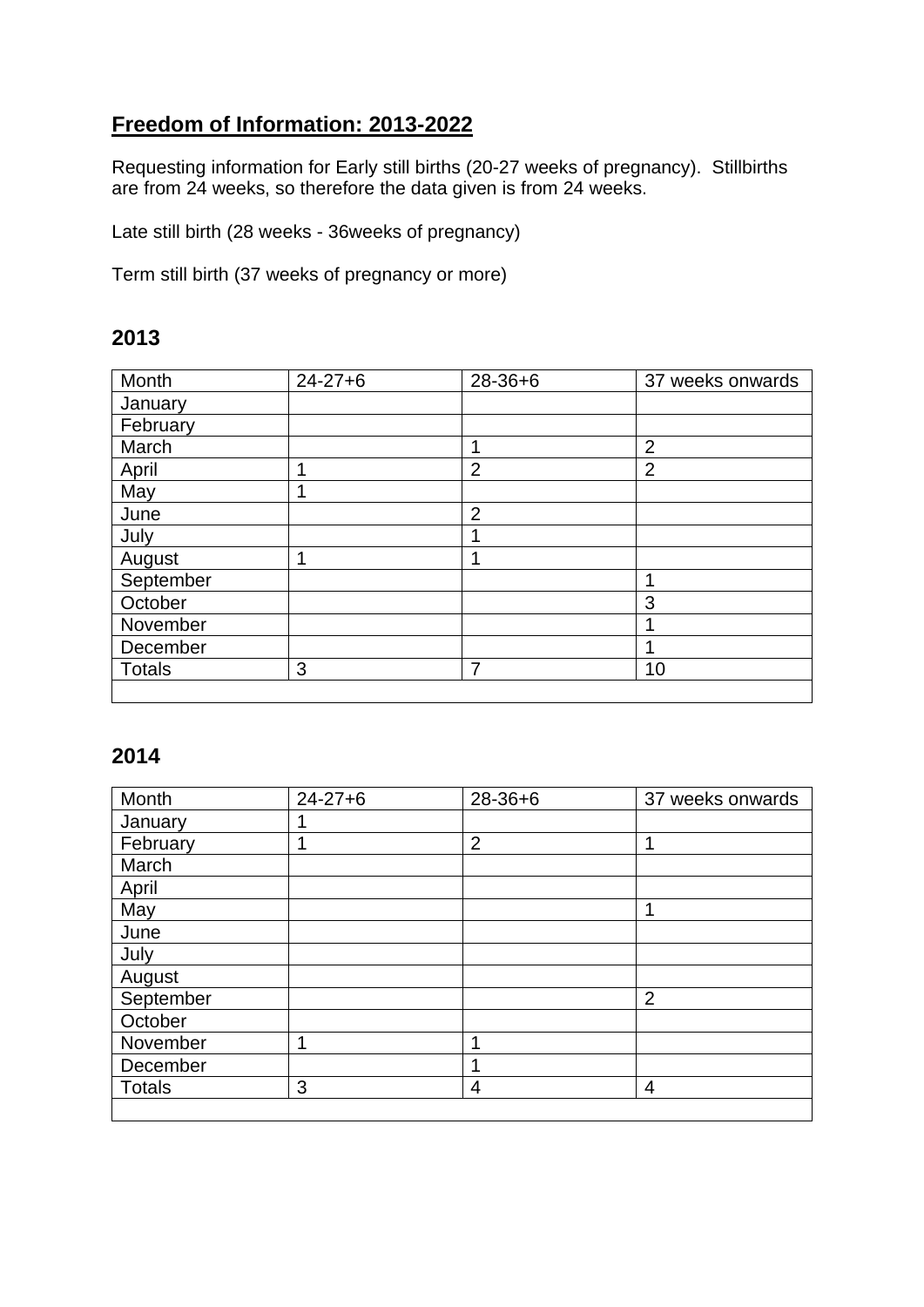| Month     | $24 - 27 + 6$  | $28 - 36 + 6$ | 37 weeks onwards |
|-----------|----------------|---------------|------------------|
| January   |                |               |                  |
| February  |                | 1             |                  |
| March     |                |               |                  |
| April     |                |               |                  |
| May       |                | 4             |                  |
| June      |                |               |                  |
| July      |                |               |                  |
| August    |                |               |                  |
| September |                | 1             |                  |
| October   |                |               |                  |
| November  | $\overline{2}$ |               |                  |
| December  | $\overline{2}$ | 3             |                  |
| Total     | 4              | 7             | 4                |

| Month     | $24 - 27 + 6$ | $28 - 36 + 6$  | 37 weeks onwards |
|-----------|---------------|----------------|------------------|
| January   |               |                |                  |
| February  |               |                |                  |
| March     |               |                |                  |
| April     |               |                |                  |
| May       |               | ◢              |                  |
| June      |               |                | $\overline{2}$   |
| July      |               | $\overline{2}$ | $\overline{2}$   |
| August    |               |                |                  |
| September |               |                |                  |
| October   |               |                |                  |
| November  |               | ◢              |                  |
| December  |               |                |                  |
| Total     | 4             | 4              | 5                |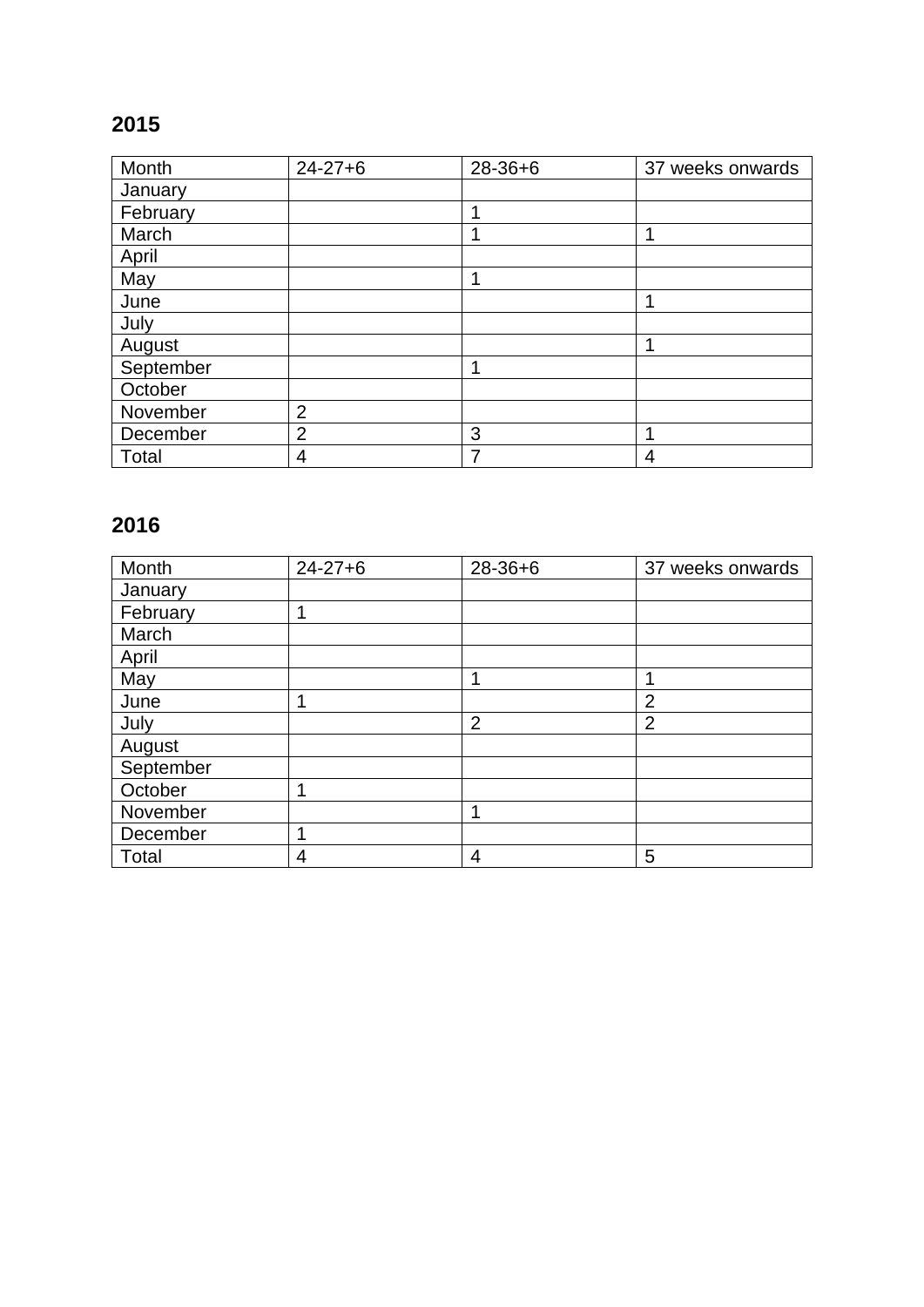| Month     | $24 - 27 + 6$  | $28 - 36 + 6$  | 37 weeks onwards |
|-----------|----------------|----------------|------------------|
| January   |                |                |                  |
| February  |                |                |                  |
| March     |                |                |                  |
| April     |                |                |                  |
| May       |                |                |                  |
| June      |                | 1              |                  |
| July      |                | $\overline{2}$ |                  |
| August    |                | $\overline{2}$ | $\overline{2}$   |
| September |                |                |                  |
| October   |                |                | 1                |
| November  | $\overline{2}$ | $\overline{2}$ |                  |
| December  |                |                |                  |
| Total     | $\overline{2}$ | 7              | 6                |

| Month     | $24 - 27 + 6$  | $28 - 36 + 6$  | 37 weeks onwards |
|-----------|----------------|----------------|------------------|
| January   |                |                |                  |
| February  |                |                |                  |
| March     |                | 4              |                  |
| April     |                |                |                  |
| May       |                | $\overline{2}$ |                  |
| June      |                |                |                  |
| July      |                | $\overline{2}$ |                  |
| August    |                |                |                  |
| September |                |                |                  |
| October   |                | 1              |                  |
| November  |                |                |                  |
| December  |                |                |                  |
| Total     | $\overline{2}$ | 6              |                  |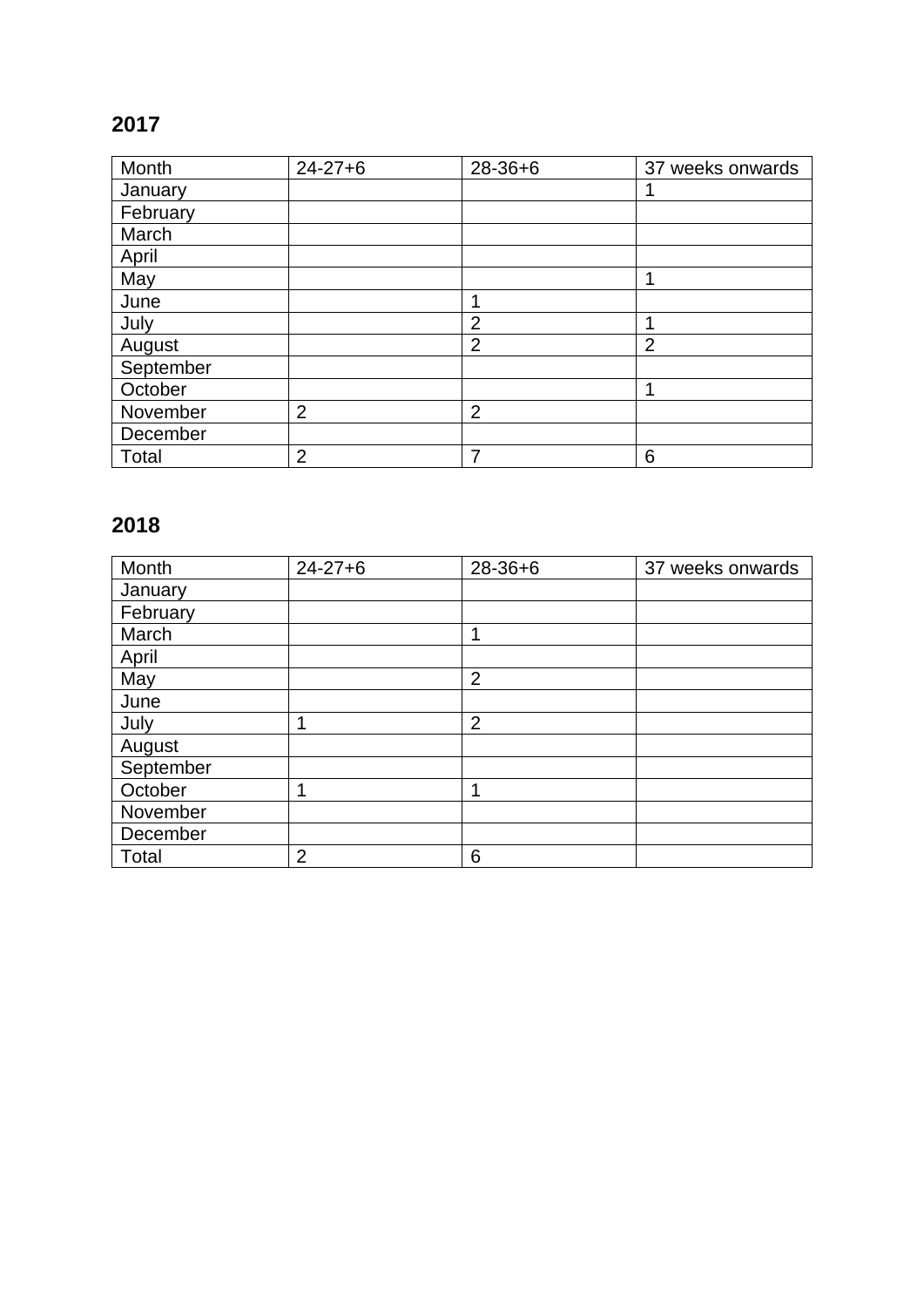| Month     | $24 - 27 + 6$  | $28 - 36 + 6$ | 37 weeks onwards |
|-----------|----------------|---------------|------------------|
| January   |                |               |                  |
| February  |                |               |                  |
| March     |                |               |                  |
| April     |                | 1             |                  |
| May       |                |               |                  |
| June      |                |               |                  |
| July      |                |               |                  |
| August    |                |               |                  |
| September |                | и             |                  |
| October   |                |               |                  |
| November  |                |               |                  |
| December  |                |               |                  |
| Total     | $\overline{2}$ | 6             | $\overline{2}$   |

| Month     | $24 - 27 + 6$ | $28 - 36 + 6$ | 37 weeks onwards |
|-----------|---------------|---------------|------------------|
| January   |               |               |                  |
| February  |               |               |                  |
| March     |               |               |                  |
| April     |               |               |                  |
| May       |               |               |                  |
| June      |               |               |                  |
| July      |               |               |                  |
| August    |               |               |                  |
| September |               | и             |                  |
| October   |               |               |                  |
| November  |               |               |                  |
| December  |               |               |                  |
| Total     | 3             | 4             | 3                |